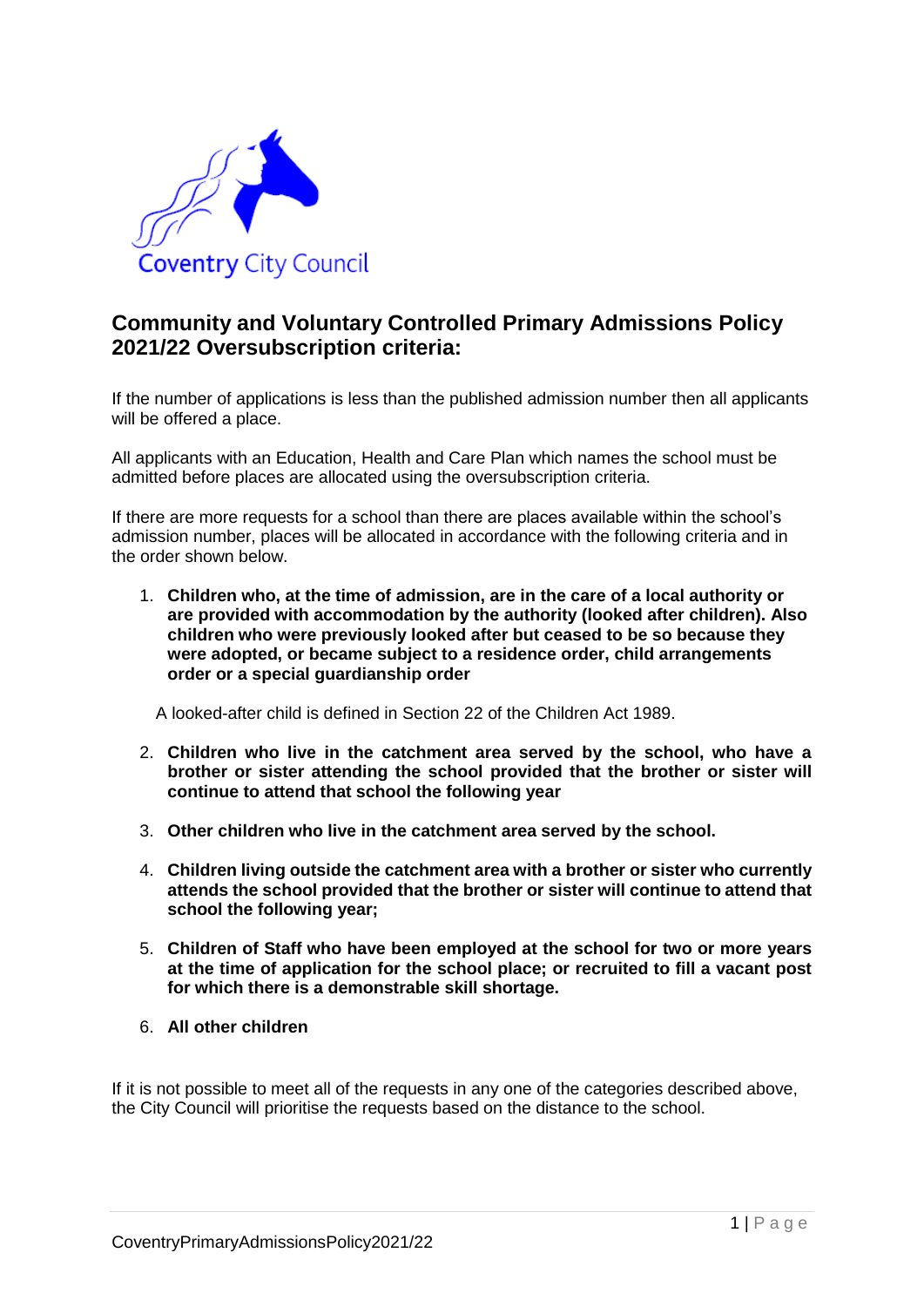### **Brothers and Sisters**

Brothers and sisters are those children who live at the same address and either have one or both natural parents in common; are related by a parent's marriage or whose parents are living as partners. We include children who are adopted within our definition of brothers and sisters.

All brothers or sisters must still be attending the school when the applicant is due to be admitted. Please note that children attending nursery will not be classed as brothers or sisters for the purposes of this definition as they are not attending the main school.

### **Staff**

Under the oversubscription criteria the word staff will mean: All staff who have been continuously employed by the school for a period of at least two years for the purpose of working in the school as follows:

- \* All full time teaching staff
- \* All full time support staff defined as those on 37 week and above contract
- \* All part time teaching staff with a 45% and above timetable
- \* All part time support staff who work at least 15 hours per week for 37 weeks or more

The two year qualification period may be waived if a post is hard to fill. Decisions on hard to fill posts will be made based on guidance from Human Resources. The definition does not include contract staff. If a service has been 'in house' and is subsequently 'contracted out' children of staff will no longer be eligible for priority admission under this criterion. The definition does not include peripatetic staff.

### **Distance**

If it is not possible to meet all of the requests in any one of the categories described above, the City Council will prioritise the requests within that category based on the distance to the school. A straight-line measurement will be made, using a computerised mapping system, from the centre of the child's residence - to the centre of the preferred school site. The address used must be the child's permanent home address. The shortest measurement will have the highest priority. Where the final place in a year group can be taken by two or more children living an equal distance from the school, the local authority, overseen independently, will select by drawing lots

### **Home address**

A pupil's home address is considered to be a residential property that is the child's only or main residence. At the time places are allocated, proof of permanent residence at the property concerned may be required. Where documentary evidence can substantiate to the satisfaction of the Local Authority that care is split equally between parents at two homes, parents must name the address to be used for the purpose of allocating a school place

If a school is offered on the basis of an address that is subsequently found to be different from a child's normal and permanent home address, then that place is likely to be withdrawn.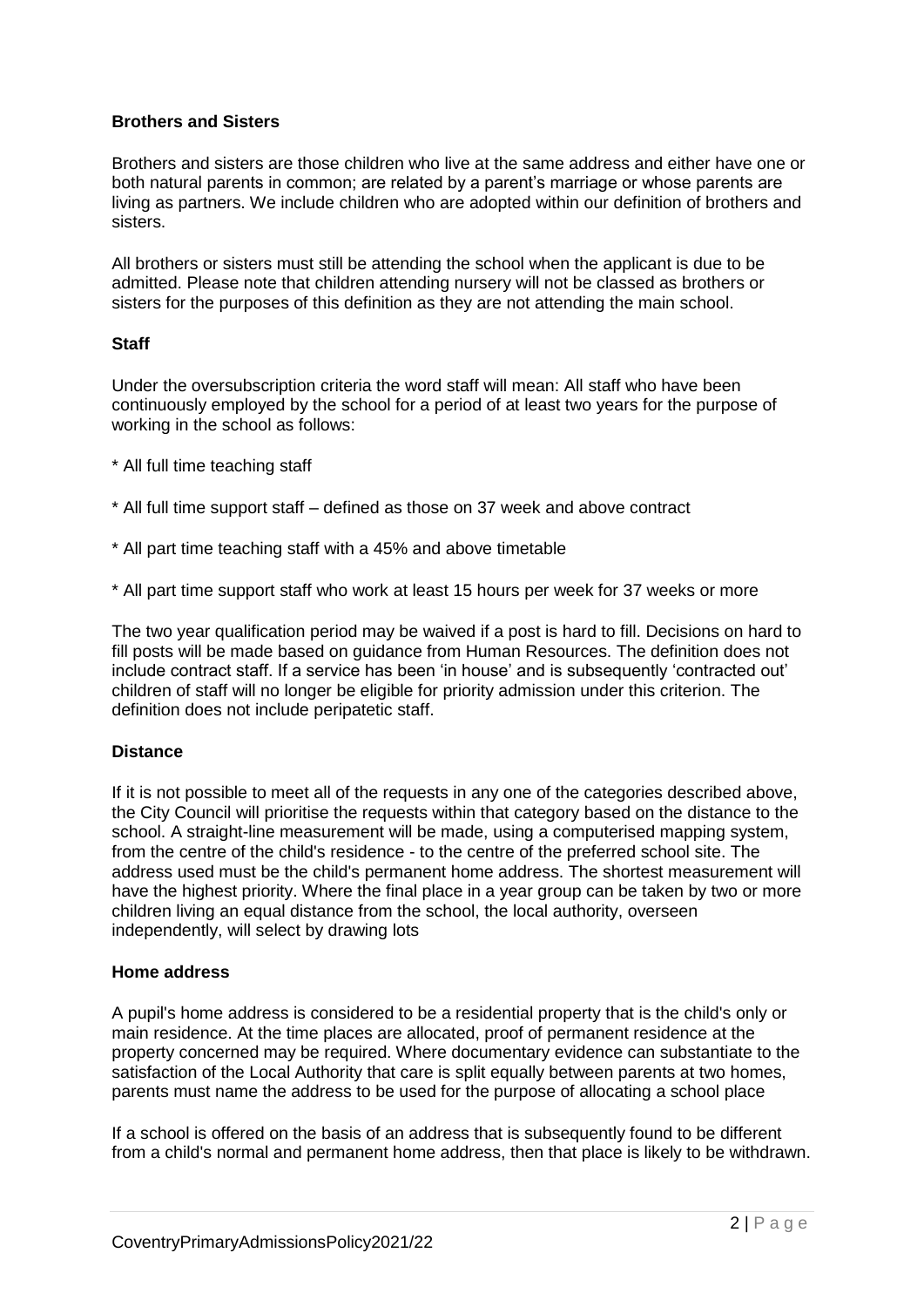Children of UK service personnel and other Crown Servants will be treated as meeting the residency criteria for a catchment area once proof of posting has been provided

### **Catchment area**

One of the aims of local schools is to serve its neighbourhood and develop links with the local community to strengthen the school and the community. The area served by a school is known as the catchment area and details of specific catchment areas are available at <https://www.coventry.gov.uk/catchmentareas>

### **Deferred entry into Primary School**

Legally a child does not have to be educated until the term after their fifth birthday. Parents may feel their child is young for their age, or there may be other reasons for wanting to delay their entry to school. This is called deferred entry.

In this situation applications for a place should be made in the normal way. The Authority recommends that the parent/carer contact the headteacher of the preferred school to discuss the matter in more detail prior to submitting the application. If the parent/carer then decides to defer entry, a place will be reserved until the child starts as long as they start within the academic year. The Authority cannot allocate it to another child. Parents/carers cannot assume however that an application for a deferred entry place will be successful. It will be considered alongside all other applications in accordance with the general City Council admissions policy.

Where a parent/carer of a summer born child wishes to defer entry until the following academic year, and wishes their child to start in reception this will mean the child is taught out of their normal age group. They should still make an application at the usual time but must notify us on the application that they will wish to request a place out of the normal age group. Parents/carers will then be contacted to discuss the matter further and should note there are no guarantees that such applications will be successful, but that each case will be considered individually.

### **Applications out of normal age group**

Parents may seek a place for their child outside of their normal age group. Parents should use the standard application form and include information regarding the year group requested and the reasons for the request. The application will be considered alongside all other applications in accordance with the Coventry co-ordinated admissions scheme. Please note there are no guarantees that such applications will be successful, but each case will be considered individually. Where the application is refused the parent has a right to an appeal against the refusal of a place, unless the child has been offered a place in another year group in the school

For more information on issues to take into account when considering out of normal age group applications please visit the following webpage:

[http://www.coventry.gov.uk/downloads/file/28497/guidance\\_notes\\_for\\_applying\\_to\\_educate](http://www.coventry.gov.uk/downloads/file/28497/guidance_notes_for_applying_to_educate_out_of_the_normal_chronological_age_group) out of the normal chronological age group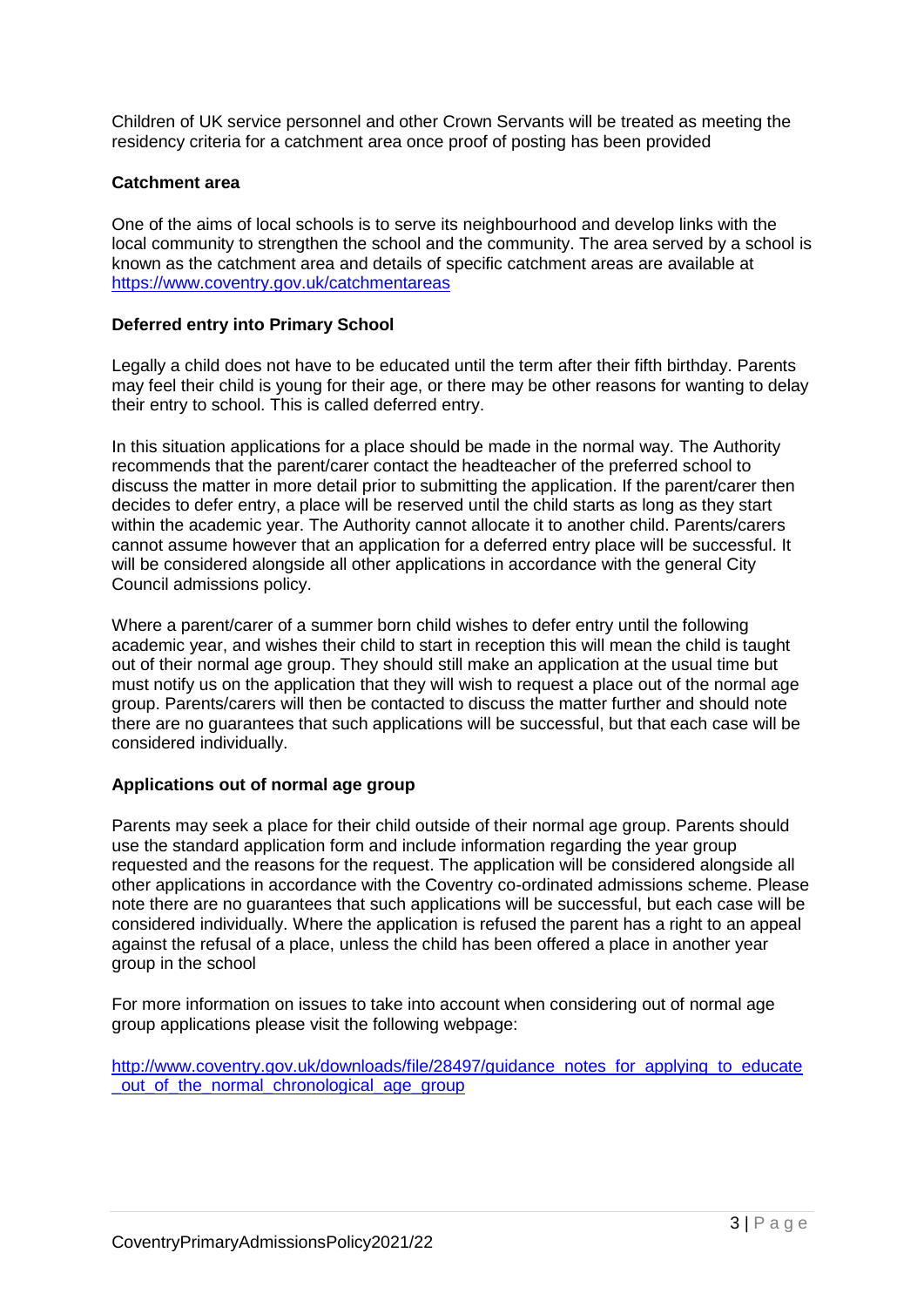### **Part time attendance**

Parents can request that their child attends part time until the child reaches compulsory school age.

### **Children currently attending Local Authority Maintained Nursery Classes**

Parents of children already attending Nursery Classes will also need to complete an application form in order to request a place at their preferred Primary School. The policy of the City Council is not to provide nursery classes at every school, but to provide classes which serve a wider area than the school's catchment area. The number of part-time places available in a nursery class therefore often exceeds the number of places available in the Reception Class in the same school. The City Council cannot therefore guarantee that a pupil who is admitted to a school's nursery class will be admitted to the same school.

### **Waiting List**

The Authority cannot always offer places at a preferred school. If this is the case the child's name will be automatically placed on the Waiting List for community and voluntary controlled schools. If places become available, the Authority will allocate the places in accordance with the oversubscription criteria. Each time a child is added, the list is ranked again in line with the oversubscription criteria. Applicants may therefore move both up and down the list depending on whether others joining the list meet a higher ranked oversubscription criterion.

Waiting Lists will remain in operation until 31 December 2021. After this parents/carers will need to contact the School Organisation Team if they wish to stay on the waiting list until the end of the academic year when the waiting list will be discarded.

### **Appeals**

Parents who have been refused a place at a school have the right to make an appeal against the decision. Appeals are heard by an independent appeals panel. Appeal forms and details about how to appeal and the schedule for all appeals, including deadlines for appeal forms to be submitted, can be accessed via the Coventry Appeals section on the website at www.coventry.gov.uk/schoolappeals

Parents do not have a right to a second appeal in respect of the same academic year, except where the City Council agrees there were faults in the first appeal which may have significantly affected the outcome or the City Council accepts a further application for a place at the school because of a significant and material change in the circumstances of the parent, child, or school, but this has been turned down. Repeat applications will not be considered unless the significant and material change relates to matters that would affect the level of priority which would be given to the application in accordance with the admission over-subscription criteria.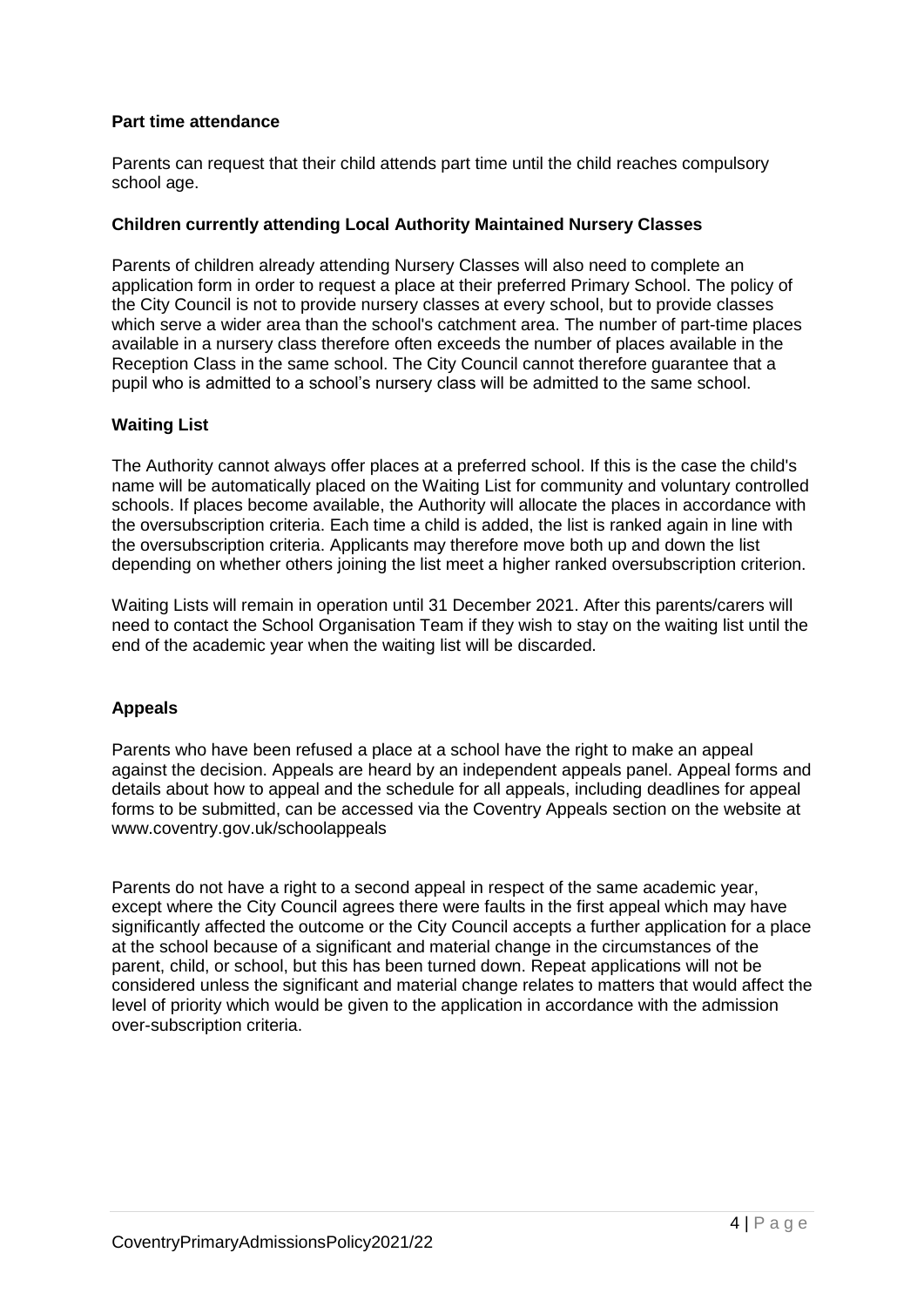## **Admission Numbers 2021/2022**

# **Community and Voluntary Controlled Primary Schools**

The admission number represents the capacity of the school to admit pupils at the normal age of entry in the 2021/2022 academic year.

| <b>Community</b><br>and<br><b>Voluntary Controlled</b><br><b>Primary schools</b> | <b>Admission Number</b><br>2021/2022 |
|----------------------------------------------------------------------------------|--------------------------------------|
|                                                                                  |                                      |
| <b>Alderman's Green Community Primary</b>                                        | 60                                   |
| <b>Aldermoor Farm Primary</b>                                                    | 90                                   |
| All Saints' C.E. Primary                                                         | 30                                   |
| (Voluntary controlled)                                                           |                                      |
| <b>Allesley Primary</b>                                                          | 60                                   |
| <b>Allesley Hall Primary</b>                                                     | 30                                   |
| <b>Broad Heath Community Primary</b>                                             | 90                                   |
| <b>Cannon Park Primary</b>                                                       | 30                                   |
| <b>Charter Primary</b>                                                           | 45                                   |
| <b>Coundon Primary</b>                                                           | 90                                   |
| <b>Earlsdon Primary</b>                                                          | 60                                   |
| <b>Edgewick Community Primary</b>                                                | 60                                   |
| <b>Ernesford Grange Primary</b>                                                  | 60                                   |
| <b>Frederick Bird Primary</b>                                                    | 90                                   |
| <b>Gosford Park Primary</b>                                                      | 60                                   |
| <b>Grange Farm Primary</b>                                                       | 60                                   |
| Grangehurst Primary                                                              | 60                                   |
| <b>Henley Green Community Primary</b>                                            | 60                                   |
| <b>Holbrook Community Primary</b>                                                | 90                                   |
| <b>Hollyfast Primary</b>                                                         | 90                                   |
| <b>Howes Community Primary</b>                                                   | 30                                   |
| <b>John Gulson Primary</b>                                                       | 60                                   |
| <b>John Shelton Community Primary</b>                                            | 30                                   |
| Joseph Cash Primary                                                              | 60                                   |
| <b>Limbrick Wood Primary</b>                                                     | 30                                   |
| Little Heath Primary                                                             | 30                                   |
| <b>Longford Park Primary</b>                                                     | 30                                   |
| Manor Park Primary                                                               | 90                                   |
| <b>Moat House Community Primary</b>                                              | 60                                   |
| <b>Moseley Primary</b>                                                           | 60                                   |
| <b>Mount Nod Primary</b>                                                         | 45                                   |
| Park Hill Primary                                                                | 60                                   |
| Pearl Hyde Primary                                                               | 45                                   |
| Potters Green Primary                                                            | 60                                   |
| Ravensdale Primary                                                               | 60                                   |
| Southfields Primary                                                              | 60                                   |
| Sowe Valley Primary                                                              | 30                                   |
| Spon Gate Primary                                                                | 30                                   |
| <b>St Christopher Primary</b>                                                    | 60                                   |